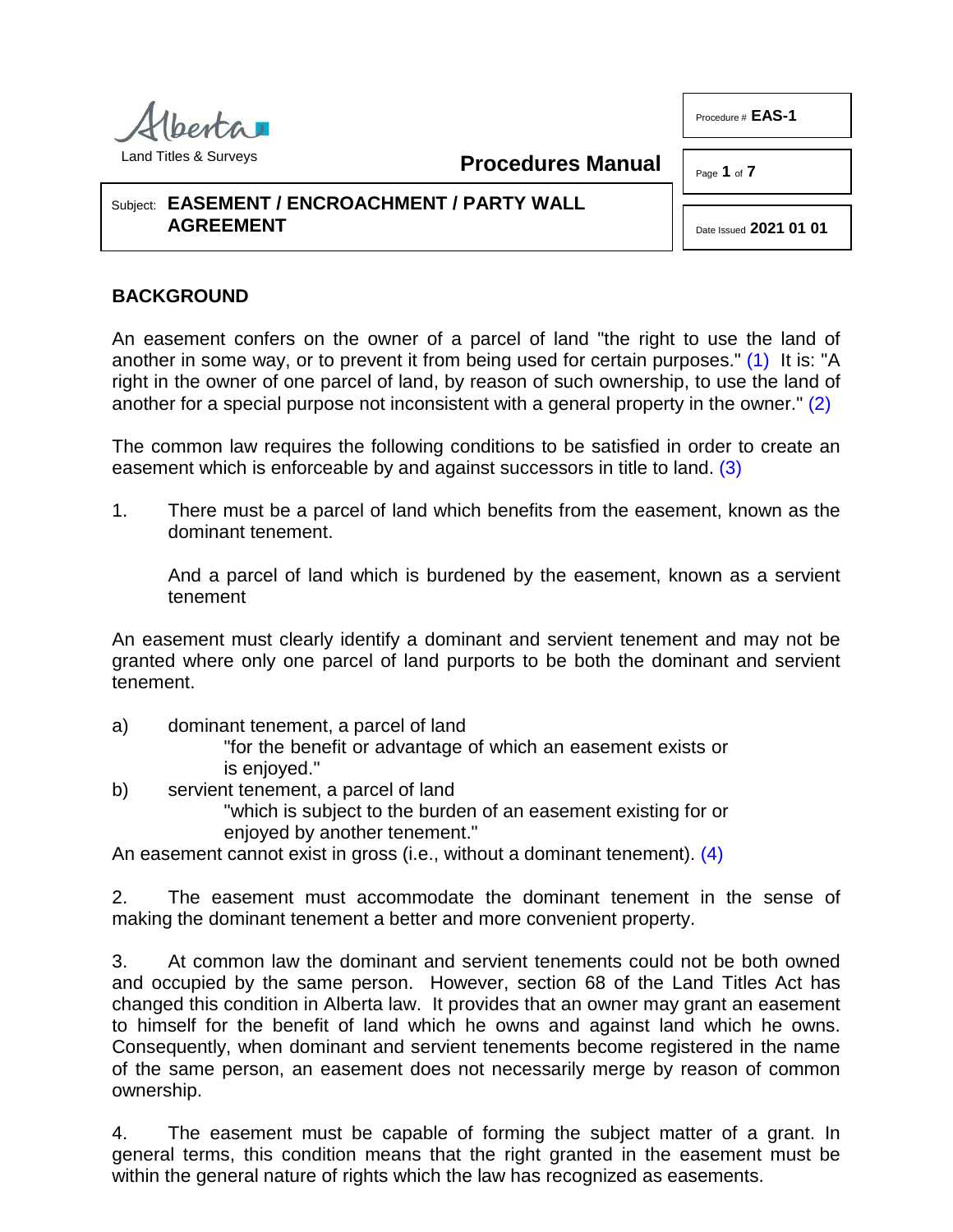<span id="page-1-0"></span>

| Date Issued 2021 01 01 |  |  |  |
|------------------------|--|--|--|
|------------------------|--|--|--|

In most jurisdictions, an easement can be created by express grant, by statute, by implication of law or by prescription.  $(5)$  Statutory easements are created by different Alberta Acts (e.g., the Irrigation Districts Act) and are registered as orders or certificates but have the same effect as an easement. Section 69 of the Land Titles Act authorizes the registration of certain utility rights of way which do not require a dominant tenement. Where an owner conveys part of a parcel of land, the common law will imply such easements as are necessary to the reasonable enjoyment of the property conveyed, such as a way of necessity to give access to a land-locked parcel. Prescription (the acquisition of rights through long-continued enjoyment of the rights) is not applicable in Alberta by virtue of section 69(3) of the Law of Property Act, R.S.A. 2000, c. L-7 which states that no easement may be acquired by prescription.

The land mentioned in any certificate of title granted under the Land Titles Act is by implication and without any special mention therein subject to

a) any public highway or right of way or other public easement, howsoever created, on, over or in respect to the land, and

<span id="page-1-1"></span>b) any right of way or other easement granted or acquired under any Act or law in force in Alberta. [\(6\)](#page-5-5)

## **REGISTRATION PROCEDURE**

<span id="page-1-2"></span>1. The dominant and servient tenement is to be clearly specified in the document presented for registration. The dominant and servient tenement need not be contiguous. [\(7\)](#page-5-6) An owner cannot grant himself an easement where one parcel of property purports to be both the dominant and servient tenements.

<span id="page-1-3"></span>2. There must be a certificate of title issued for all affected parcels of land. If the servient tenement is a leasehold interest, a certificate of title must be issued for the leasehold interest. If the dominant tenement is a leasehold estate, a certificate of title must be issued for either the fee simple estate or the leasehold estate.  $(8)$  If titles do not exist for all affected land, the easement may be registered by way of caveat. [\(9\)](#page-6-1)

<span id="page-1-5"></span><span id="page-1-4"></span>3. The registered owners must be the same as the grantor (party granting the easement) and grantee (party benefiting from the easement) of the easement and they can be the same person. [\(10\)](#page-6-2)

## 4. **Legal Description Requirements**

a) The legal descriptions of all lands affected by the agreement must be consistent with the existing certificates of title.

b) An easement affecting the whole servient tenement (i.e., a blanket easement) may be registered.

b.1) An easement affecting existing improvements like utilities, access road etc. may be registered as a blanket easement provided it does not refer to any sketch or the location.

c) Where the portion of the servient tenement affected by the easement is described by reference to a registered plan, the plan must be checked to ensure that it affects the land in the title.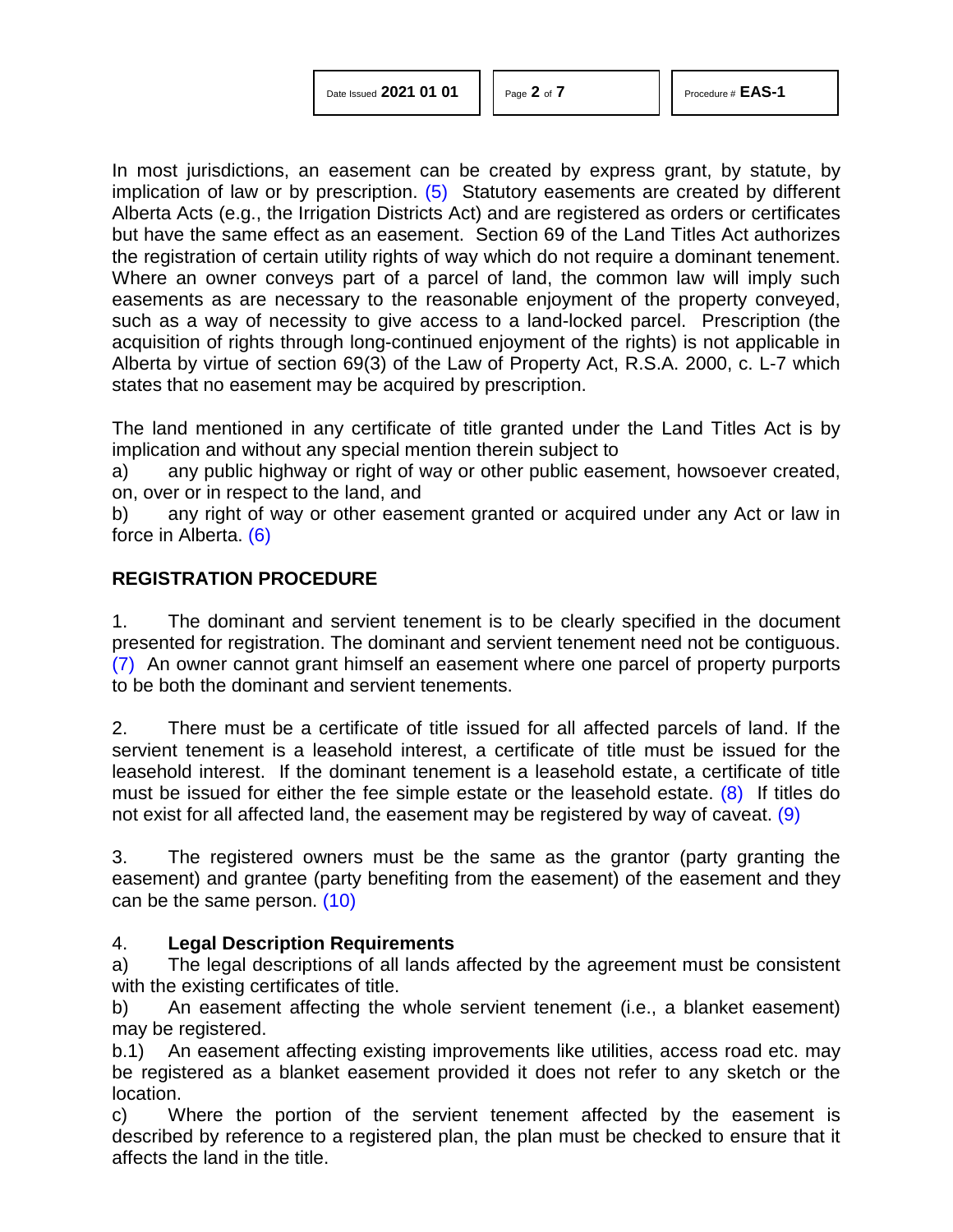d) Where a metes and bounds description is used to describe the portion affected by the easement, the document must be referred to the Surveys section for description approval. A sketch illustrating the metes and bounds description may be attached but a sketch cannot be accepted on its own to describe the portion of the parcel affected.

### 5. **Acceptable Easements**

The following is a list of some recognized easements. As this list is not exhaustive, any doubtful easement documents should be referred to a supervisor.

- a) right of way for passage by pedestrians or vehicles
- b) right of access
- c) right to park vehicles
- d) right of drainage
- e) right to project eaves and gutterings over a property boundary
- f) right of light
- g) right to support
- h) right to maintain and service utilities (usually between owners of duplexes)
- <span id="page-2-0"></span>i) right to commit a nuisance [\(11\)](#page-6-3)

6. The easement must be signed by the owner of the servient tenement. Some mutual easements, such as joint driveway agreements, confer rights and obligations on both parties so that each tenement is both servient and dominant and the document must therefore be signed by both parties.

7. Attestation requirements must be complied with (see procedures under [AFF-1,](http://www.servicealberta.ca/pdf/ltmanual/AFF-1.pdf) [AFF-2](http://www.servicealberta.ca/pdf/ltmanual/AFF-2.pdf) and [COR-1\)](http://www.servicealberta.ca/pdf/ltmanual/COR-1.pdf).

8. Dower is required for the person granting the interest (owner of the servient tenement) (see procedure under [DOW-1\)](http://www.servicealberta.ca/pdf/ltmanual/DOW-1.pdf).

9. a) **Easement** – is endorsed against title as follows:

#### EASEMENT

## OVER AND FOR BENEFIT OF: SEE INSTRUMENT

The original agreement is checked to determine the dominant and servient tenements in the agreement and the estate affected.

The SPIN2 document type to be used when creating a Document Registration Request (DRR) form is: Easement

The code used for registration at Land Titles is: EASE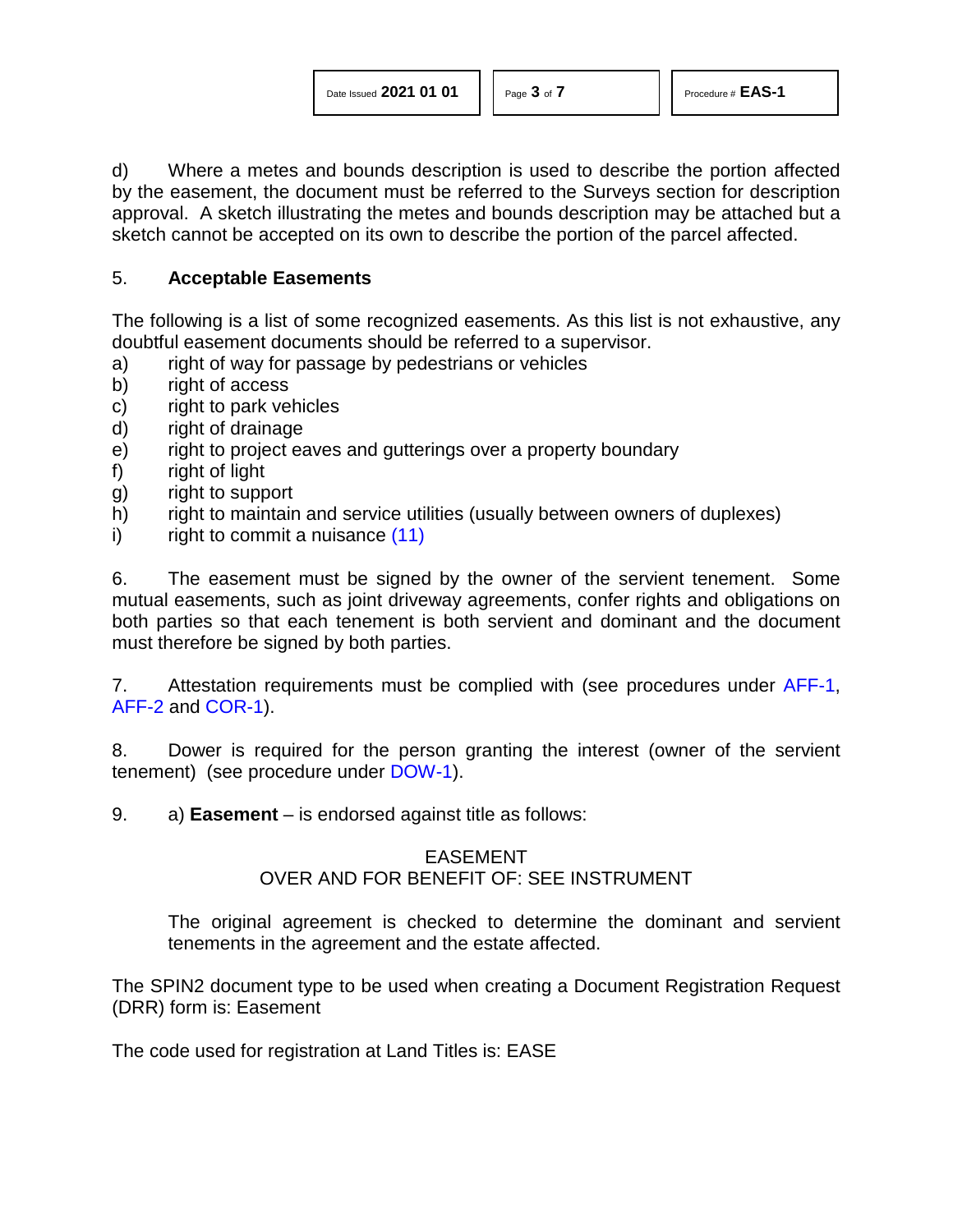b) **Easement and Restrictive Covenant Agreement** – is endorsed against title as follows:

> EASEMENT AND RESTRICTIVE COVENANT OVER AND FOR BENEFIT OF: SEE INSTRUMENT

The SPIN2 document type to be used when creating a Document Registration Request (DRR) form is: Agreement – (in document comments type in "Easement and Restrictive Covenant Agreement").

The code used for registration at Land Titles is: AGRE

10. **Party Wall Agreements** - The registered owners of adjoining parcels of land may enter into a party wall agreement:

a) declaring certain existing walls or walls that are to be constructed on those parcels to be party walls, and

b) setting forth the rights, privileges, easements and covenants that exist in respect of the party walls.

The rights, privileges, easements and covenants under the party wall agreement are deemed to run with the land. [\(12\)](#page-3-0) The endorsement on the titles is as follows:

<span id="page-3-1"></span><span id="page-3-0"></span>"BETWEEN LOTS: SEE INSTRUMENT"

Attestation and dower requirements are to be complied with for all parties to the agreement as both are benefitting and burdened by the agreement.

The SPIN2 document type to be used when creating a Document Registration Request (DRR) form is: Party Wall Agreement

The code used for registration at Land Titles is: PAWA

11. **Encroachment Agreements** – The Land Titles Act permits the registration of an encroachment agreement executed by the owner of a parcel of land (the servient tenement) to permit the encroachment of an improvement made on an adjoining parcel of land (the dominant tenement).

Certificates of Title must exist for all parcels of land affected by the agreement. [\(14\)](#page-6-4)

**The encroachment agreement is to be accompanied by** a real property report prepared by an Alberta Land Surveyor showing the encroachment.

Attestation and dower requirements must be complied with **for the current registered owner granting the Encroachment (Servient tenement).**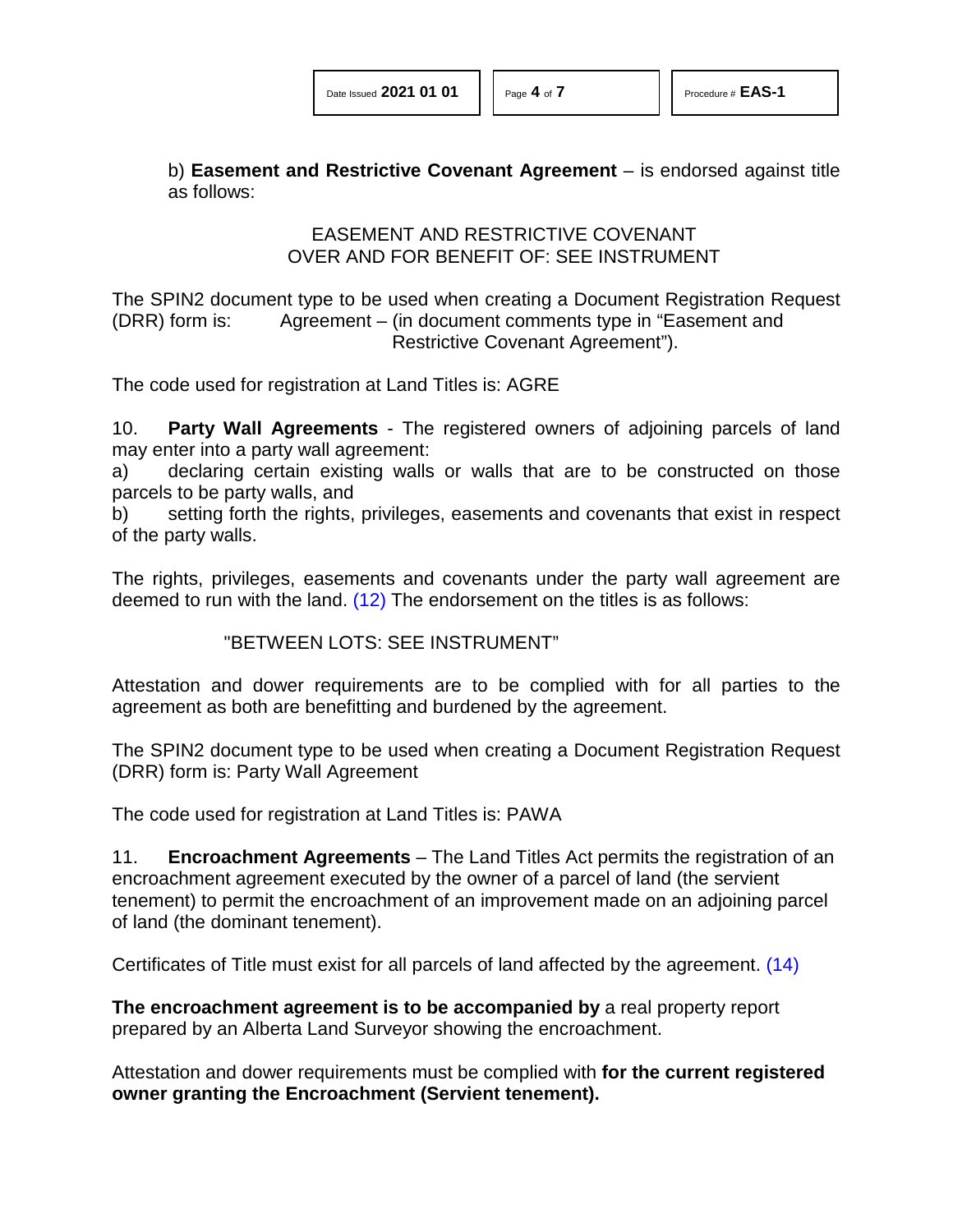<span id="page-4-0"></span>Once the agreement is registered, it runs with the land to the same extent as if it was an easement. [\(15\).](#page-6-5) The encroachment agreement is registered against both parcels in the same manner as an easement.

For example:

### "ENCROACHMENT AGREEMENT OVER AND FOR BENEFIT OF: SEE INSTRUMENT"

The SPIN2 document type to be used when creating a Document Registration Request (DRR) form is: Encroachment Agreement

The code used for registration at Land Titles is: ENCA

A caveat submitted by the owner of the dominant tenement may also be accepted for registration. No party information is shown.

**REGISTRATION OF AN ENCROACHMENT AGREEMENT AFFECTING A ROAD -** An encroachment over a road, lane or street may be registered by way of caveat by the municipality pursuant to section 651.2 of the Municipal Government Act. (see procedure under [CAV-5\)](http://www.servicealberta.ca/pdf/ltmanual/CAV-5.pdf).

**ENCROACHMENT OVER A UTILITY RIGHT OF WAY OR EASEMENT** - Where the encroachment is over a utility right of way or easement, the existing legislated provisions of the Land Titles Act provides for the registration of an amending agreement (or a caveat re: amending agreement) amending the terms of the utility right of way to allow for the encroachment.

Attestation requirements must be complied with for all parties to the agreement.

<span id="page-4-1"></span>12. **Discharge of Easements, Party Wall Agreements or Encroachment Agreements** - A discharge in the prescribed form [\(FORM 10.1\),](http://www.servicealberta.ca/pdf/ltmanual/FORM10.1.pdf) executed by the current registered owner of the lands benefitted by the agreement (dominant tenement), is required. [\(16\)](#page-6-6) Where all lands affected by the agreement are both dominant, ie mutual easements for joint driveways and party wall agreements, the discharge is to be executed by the current registered owners of all affected parcels.

In all cases, the original instrument is checked to verify the dominant tenement(s). Attestation requirements must be complied with.

The SPIN2 document type to be used when creating a Document Registration Request (DRR) form is: Discharge

The code used for registration at Land Titles is: DISC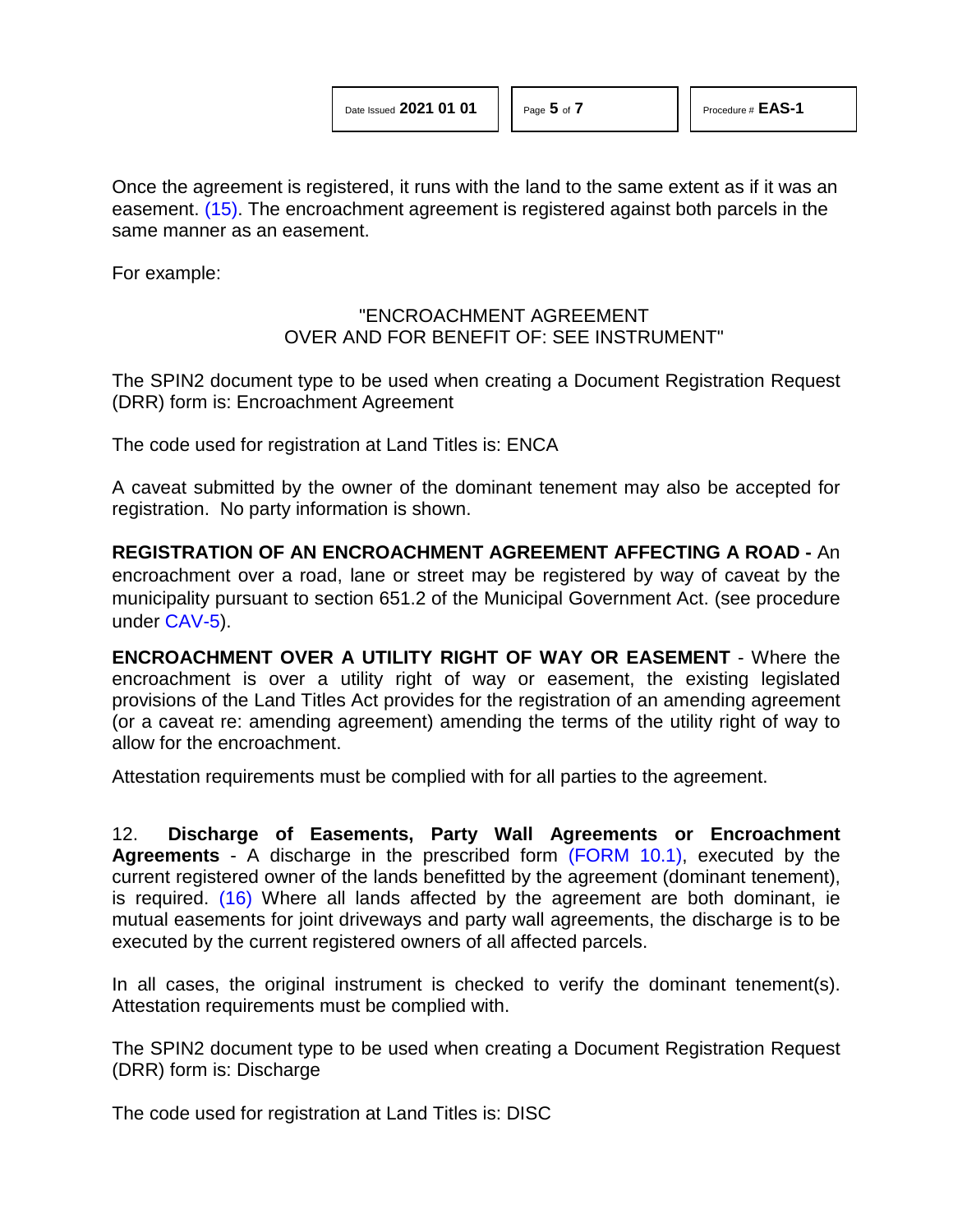<span id="page-5-7"></span>

| Date Issued 2021 01 01 |  |  |
|------------------------|--|--|
|                        |  |  |

13. **Expiry of Easements, Party Wall Agreements or Encroachment Agreements** - Easements, Party Wall Agreements or Encroachment Agreements may contain an express provision that the instrument expires on a specific date or following a specific period of time after the date of execution of the instrument. [\(17\)](#page-6-7)

An owner of land affected by the easement, a party wall agreement or an encroachment agreement may request in writing that the Registrar cancel the registration of the instrument where the interest created by the instrument has expired. Normal attestation requirements do not apply.

Upon review of the original agreement and being satisfied that the interest has expired, the Registrar will remove the instrument from title

The SPIN2 document type to be used when creating a Document Registration Request (DRR) form is: Discharge or Expiry

The code used for registration at Land Titles is: DISO

14. **Fees** - [Tariff items 11\(6\) and 11\(5\)](http://www.servicealberta.ca/pdf/ltmanual/APPENDIXI.pdf) are charged for all registrations and discharges, including expiries, respectively and extra endorsement fees are charged under [Tariff item 13.](http://www.servicealberta.ca/pdf/ltmanual/APPENDIXI.pdf) If a description approval is required, [Tariff item 9](http://www.servicealberta.ca/pdf/ltmanual/APPENDIXI.pdf) is also charged.

## **STATUTE AND CASE REFERENCES**

Statute references are to the Land Titles Act, R.S.A. 2000, c. L-4, unless otherwise indicated.

- <span id="page-5-0"></span>[1.](#page-0-0) R.E. Megarry and H.W.R. Wade, *The Law of Real Property*, (3rd ed. 1966) p. 145
- <span id="page-5-1"></span>[2.](#page-0-1) Henry Campbell Black, *Black's Law Dictionary*, (4th rev. ed. 1968) p. 599
- <span id="page-5-2"></span>[3.](#page-0-2) *Re Ellenborough Park; Re Davis; Powell Maddison* [1956] Ch 131 (Court of Appeal of England) and Principles of Property Law (2d) Ziff (1996) pages 328- 332
- <span id="page-5-3"></span>[4.](#page-0-3) In G.C. Cheshire, *Cheshire's Modern Law of Property*, 9th ed. at p. 448, "in gross" is explained as follows: "an easement that is independent of the ownership of land by the person who claims the right. Of course a person who does not own a yard of property may be granted a privilege to pass over Whiteacre, but though this may give him a contractual right it certainly does not entitle him to an easement. It amounts to a licence confined in its effect to the actual parties."
- <span id="page-5-4"></span>[5.](#page-1-0) V. DiCastri, *Thom's Canadian Torrens System,* 2nd ed., at p. 47
- <span id="page-5-6"></span><span id="page-5-5"></span>[6.](#page-1-1) s. 61(1)(c) and (f) and *Husky Oil Operations Ltd. and Alberta Inspector of Land Titles v. Shelf Holdings Ltd.* (1989) 65 Alta. L.R. (2d) 300 (Alta. C.A.) and *Petro-Canada Inc. v. Shaganappi Village Shopping Centre Ltd.* (1990) 76 Alta. L.R. 162 (Alta. C.A.)